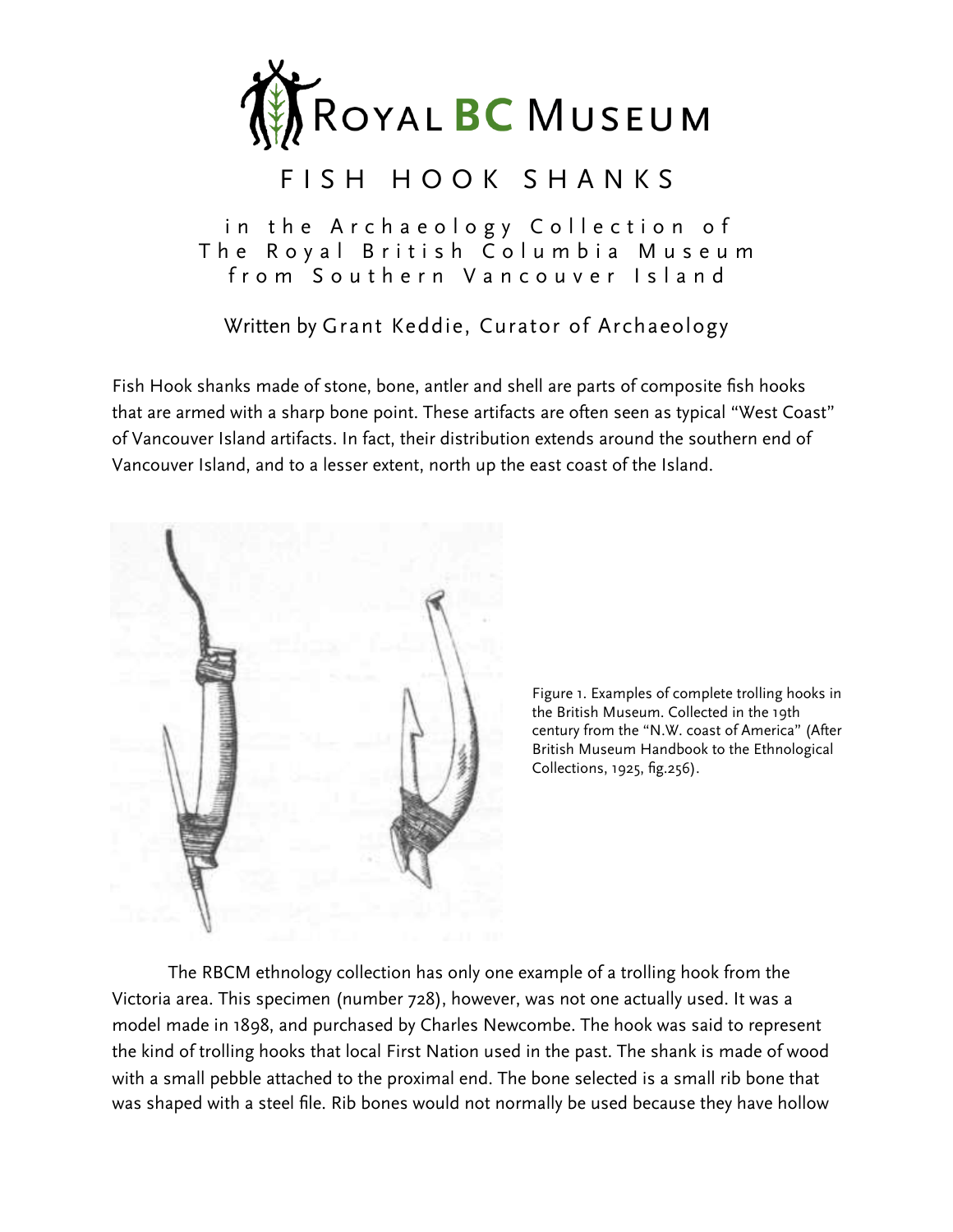centres that are exposed if someone attempts to make a sharp point – as is the case with this one. This specimen, shown in figure 2, has a wooden shank that is 115mm long with a maximum width of 17.8mm and height of 9.3mm at the mid shaft. The distal and proximal ends are about 12mm by 7mm under the wild cherry bark wrapping. The natural metamorphic beach pebble (32.6mm X 18mm) on the proximal end is tied on by a white commercial twin or wool, which is then covered by the cherry bark, and the whole end coated in either tree sap or commercial glue. The stone weight is naturally flattened on the bottom, rounded on the sides, and wedge shaped toward the proximal end. The stone weight overlaps the wood shank by 9mm. The bone barb is 69mm long and widest (5.4mm) and highest (2.4mm) where the mid shaft meets the bark tie material. The steamers extending out from the proximal end are plant fibres – possibly stinging nettle fibres. These streamers would function to make the hook move through the water like a squid. The whole hook weights 24.37 grams.



Figure 2. Model trolling hook made in Victoria in 1898. RBCM, Ethnology collection #728.

#### FISH HOOK SHANKS

Fishhook shanks generally have a long body with a rectangular-like hafting platform at the distal end, and grooves or notches for tying a fibre line at the proximal end. The platform has a single groove to accommodate the attachment of a bone point on its upper or dorsal surface or, sometimes, on a lateral surface of the distal end. This platform often has a gradual or distinct protrusion on its dorsal or lower side - to facilitate the tying of the point.

 The following is a listing and description of all fishhook shanks in the RBCM archaeology collection from the south end and east coast of Vancouver Island as of August 1, 2007. Also included are some specimens from private collections documented by the RBCM, and two examples that were reburied after excavation. These are listed under the appropriate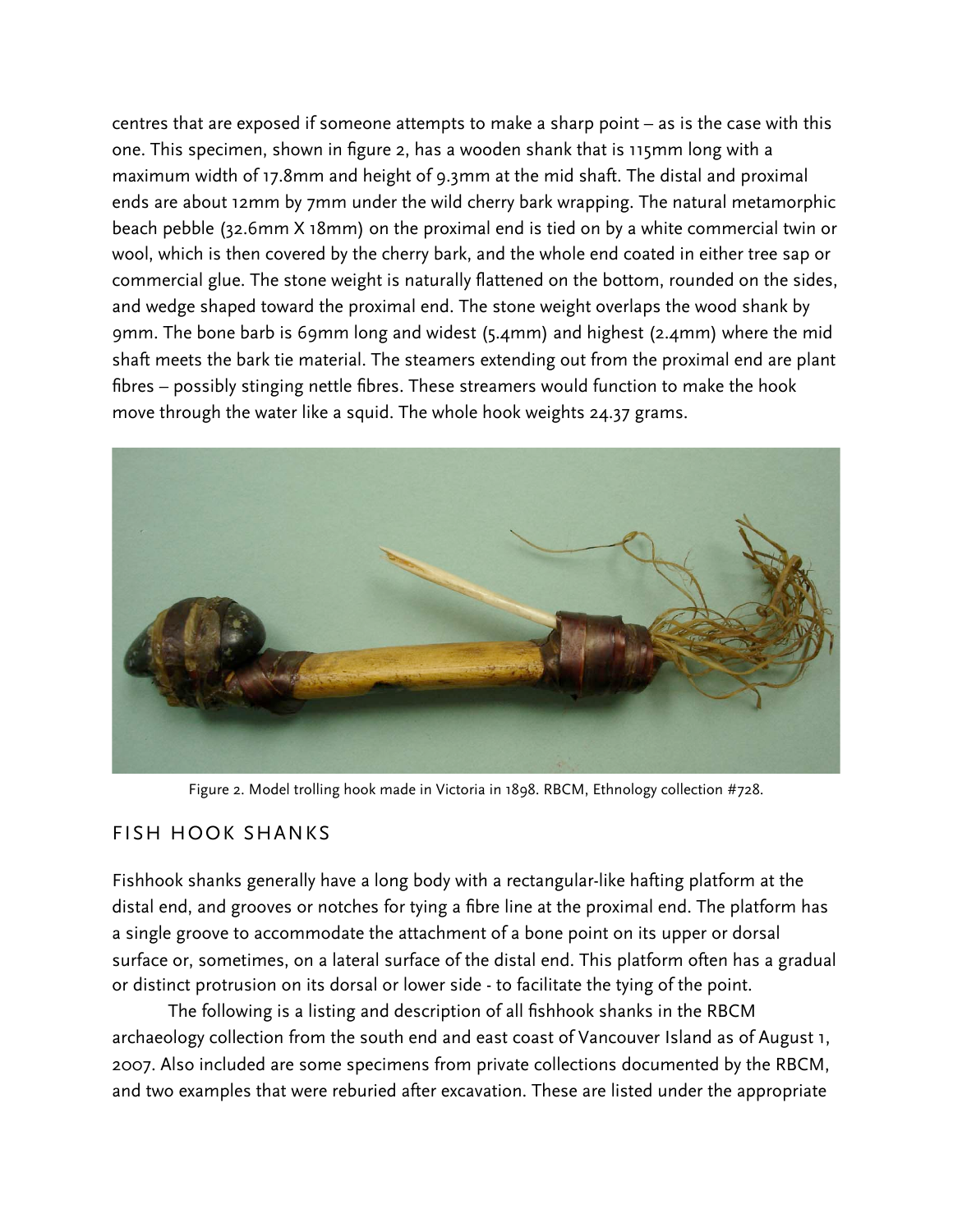Borden site designations. The private collection material has less information recorded - as most were not available for this study. The RBCM has a photographic record of some of them. This listing is intended as a source for the identification and comparison of these unique artifacts. Measurements here are in millimetres and weights in grams. Brackets indicate incompleteness of measurement or weight.



## FISHHOOK SHANKS IN THE COLLECTION

On the south end of Vancouver Island, the earliest occurrence of stone, bone, and antler fishhook shanks is at the Pedder Bay defensive site, west of Victoria. At this site, and at other archaeological sites in the greater Victoria region, fish hook shanks date to various periods after 1800 years ago.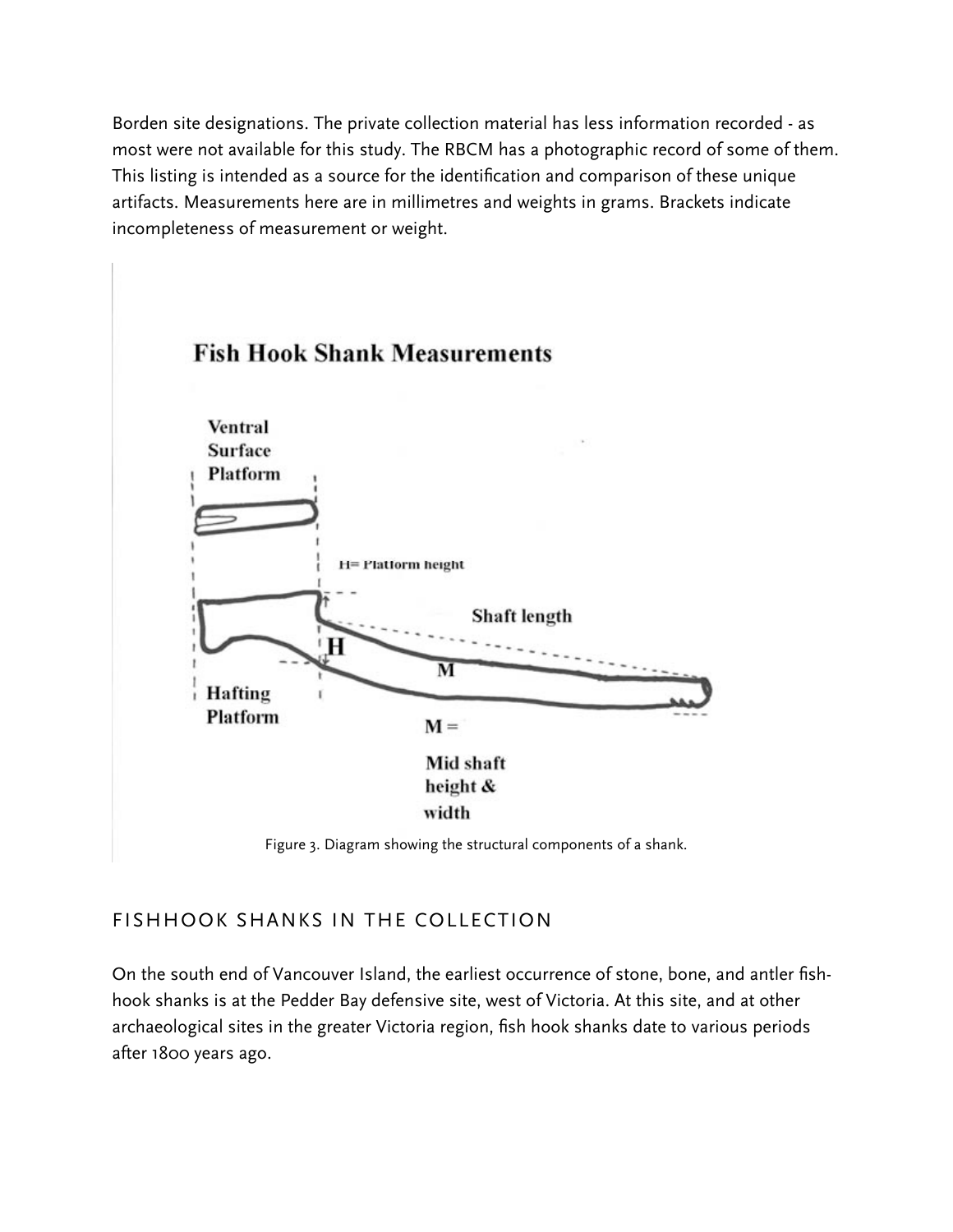

Figure 4. Examples of shanks from Pedder Bay. Ventral view. Bottom to top DeRv1:33; 1086; 1088; 1087; 501; 352; 235; 730.

## PEDDER BAY AND ROCKY POINT AREA

There are 24 complete, fragmentary, or unfinished shanks from the Pedder Bay site DcRv-1. Three are of bone and 21 of stone. (Seven of these are from private collections). All date to after 1800 years ago.

• DcRv-1: 33. Bone. 4.1 grams. Max. L. 81mm. Distal hafting platform - max. L. 19mm; W. 5mm. H. 13mm; height of distal end 8mm; groove width 4mm. Mid-shaft: W. 4mm; H. 6mm. Proximal end tie area: three cut notches extending to 12mm.

• DcRv-1:102. Stone. Slate? [4.6] grams. [Distal end missing] Max. L. [45.5mm]. Distal hafting platform: max L. 17.5mm, W. 5.5mm, H. 12mm; groove width 2mm. Midshaft: W. 5mm, H. 7.5mm.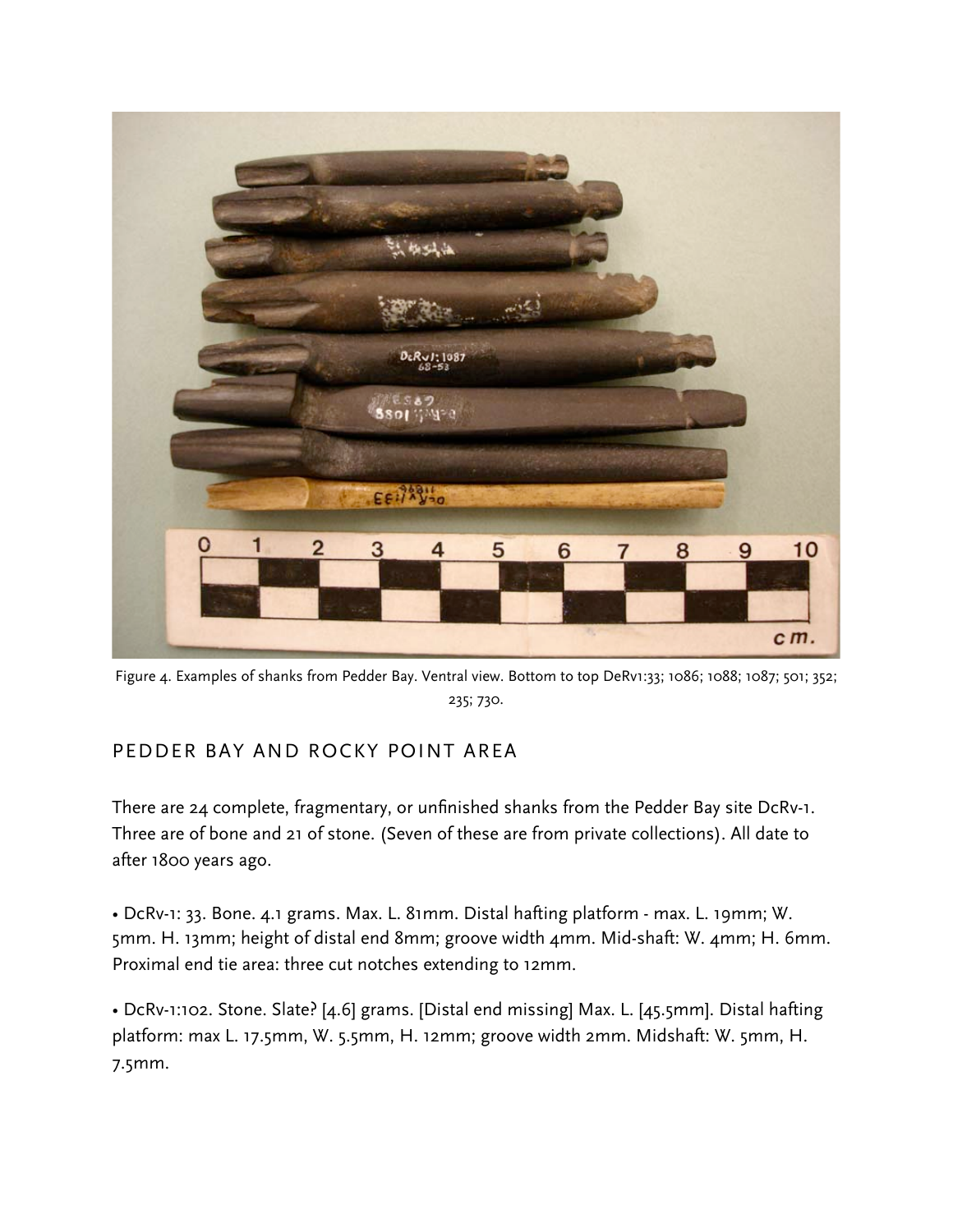• DcRv-1:235. Stone. Slate? 11.2 grams. Max. L. 65mm. Distal hafting platform: max. L 17mm, W. 6mm, H. 16mm, H. distal end 14mm; groove width 2.4mm. Midshaft: W. 7mm, H. 10mm. Proximal end tie area: One 2mm groove encircling except on base.

• DcRv-1:245. Stone. Slate? [6.5] grams. [Unfinished broken distal portion only]. Max. L. [5.1] mm, W. [5mm]. Distal hafting platform: L. 18mm, W. 4.8mm, H. 18mm. No groove.

• DcRv-1:352. Stone. Slate? 6.9 grams. Max. L. 64mm. Distal hafting platform: max. L. 19mm, W. 6mm, H. 12mm. H. distal end 10.5mm; groove width 2mm. Midshaft W. 6.5mm; H. 7mm. Proximal end tie area: Two nearly encircling grooves – one with second cut on base that nearly joins to other encircling cut grooves. Short horizontal tie groove on top.

• DcRv-1: 486. Stone. Slate? [15.1] grams. [Unfinished broken proximal portion]. Max. L. [53mm]. W. [9.5mm].

• DcRv-1:501. Stone. Slate? 13.2 grams. Max. L. 72.5mm. Distal hafting platform: max. L. 19mm, W. 9mm, H. 13mm; H. distal end 10mm; groove width 2.4mm. Midshaft: W. 9mm, H. 11mm. Proximal end tie area: six intermittent partial grooves extending to 10mm.

• DcRv-1:508. Stone. Slate? [10] grams. [Proximal end missing] Max. L. [50.5mm]. Midshaft: W. 10mm, H. 12mm. Proximal end tie area: two nearly encircling grooves – one does not join on top and other extends to a 10mm horizontal cut groove.

• DcRv-1:574. Bone. [1.4] grams. Distal fragment only. Max. L. [27mm]. Distal hafting platform: max. L. 20mm, W. 4.7mm, H. 17mm; height of distal end 15mm; groove width 3.5mm.

• DcRv-1:730. Stone. Slate? 5.2 grams. Max L. 52mm. Distal hafting platform: max L. 12mm, W. 7mm, H. 11.3mm, H. distal end: 9mm; groove width 2mm. Midshaft: W. 6.5mm, H. 7.5mm. Proximal end area: Two encircling grooves. 9mm horizontal groove on top extends across the second encircling groove.

• DcRv-1:1086. Stone. Slate? 12.9 grams. [Complete but unfinished details]. Max. L. 85mm. Distal hafting platform: max. L. 23mm, 6.3mm, H. 17.5mm. Platform groove is unfinished and exhibits two incomplete thin grooves. Midshaft: W. 7mm, H. 9.3mm. Proximal end is unfinished with two very slight start grooves.

• DcRv-1:1087. Stone. Slate? 14.3grams. Max. L. 79mm. Distal hafting platform: max. L. 19mm, W. 8mm, H. 15mm; H. distal end 11mm; groove width 2.5mm. Midshaft: W. 9.3mm; H. 10.2mm. Proximal end tie area: two encircling grooves in inset area and one intermittent incised line forward of inset area extending to 12mm. Short horizontal tie groove on top.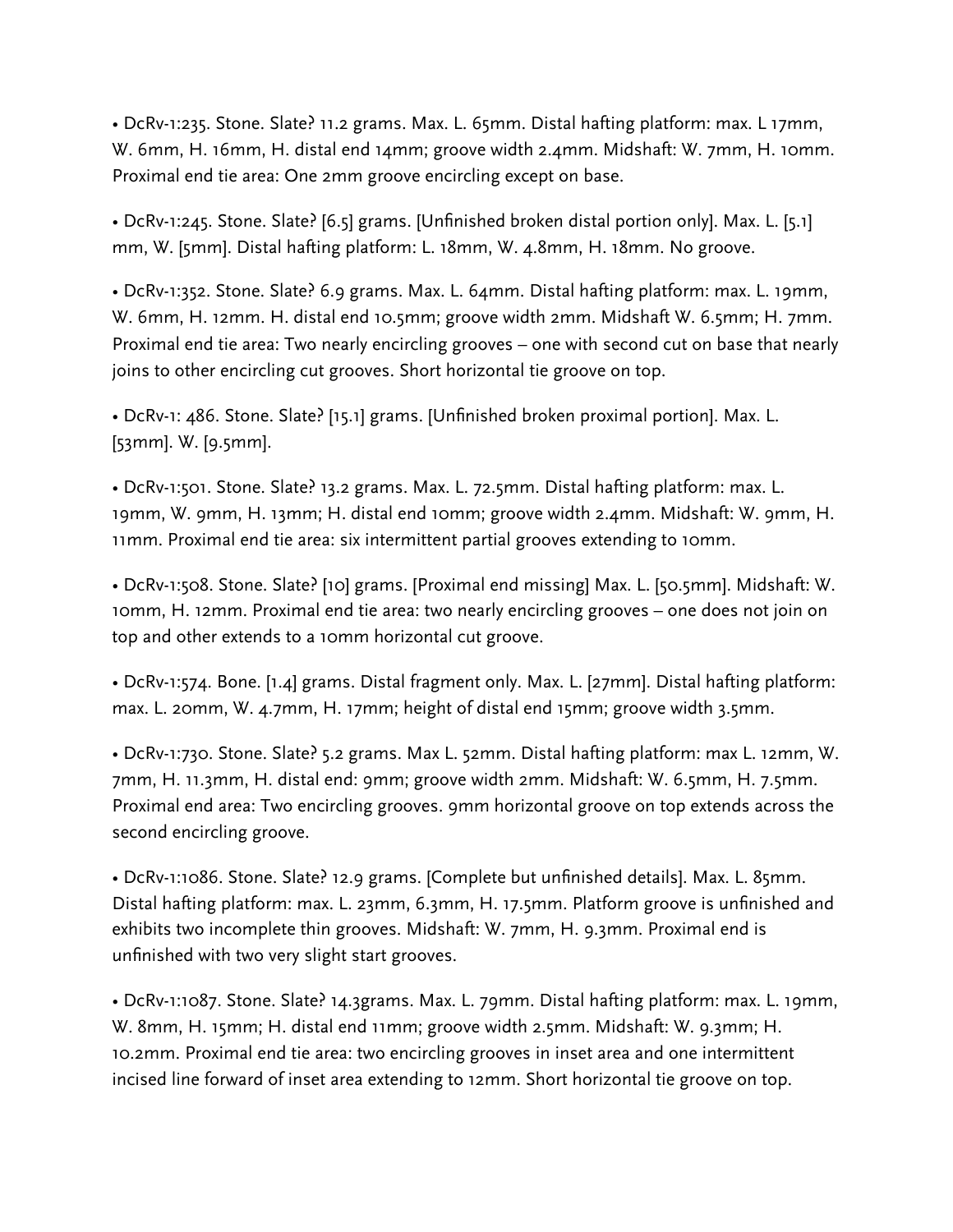• DcRv-1: 1088. Stone. Slate? 15.5grams. Max. L. 87.8mm. Distal hafting platform: max. L. 18.5, W. 7.5, H. 14mm; H. distal end 11.5mm; groove width 2.5mm. Midshaft: W. 8mm, H. 10mm. Proximal end tie area: three notches in inset area with two tiny incisions forward of inset extending to 12mm.

• DcRv-1:1090. Stone. Slate? [5] grams. [Distal end missing]. Max. L. [45.5mm]. Midshaft: W. 6.5mm, H. 10.5mm. Proximal end tie area: the upper or ventral surface is inset 2.5mm for a distance of 7mm. Two grooves nearly encircle this end - except the top.

• DcRv-1: 2103. Stone. Slate? [29.3] grams. [Unfinished]. Piece of split slate ground to a rounded surface for 27mm at what would be the proximal end. There is some slight pecking on parts of the unfinished surface. Max. L. 86mm, W. 13mm, H. 17mm.

• DcRv-1:2219. Stone. Schistlike material? [2.3] grams. [Distal end missing]. Max. L. [37mm]. Midshaft: W. 6mm, H. 6.3mm. Proximal end thins out for 9mm - with small downward protrusion at the tip. There are no notches or grooves on the proximal end.

• DcRv-1:2837. Stone. Slate? [5.4] grams. [Distal portion missing]. Midshaft: W. 7mm, H. 9mm. Proximal tip is thinned 1.5mm in width and height for 9mm. Groove on upper and lower surface of thinned area at tip.



Figure 5. Fish Hook Shanks from DcRv-1, Pedder Bay. Right Row from top to bottom: DcRv-1:102; 508; 1090; 2219; 1086; 2837; 245; 486; 2103. Left Row from top to bottom: DcRv-1:33; 574; 1087; 1088; 501; 235; 352; 730.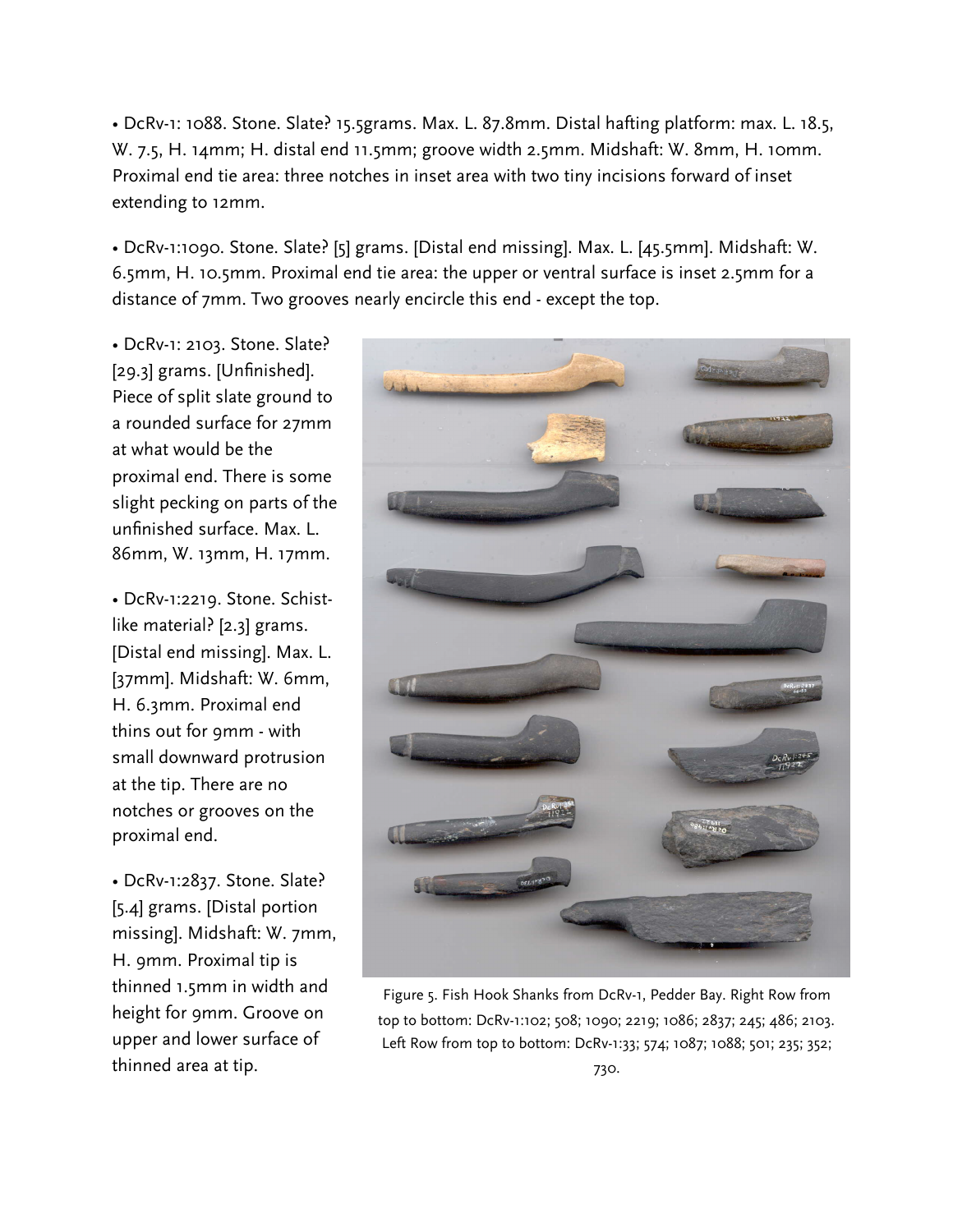• DcRv-1:597. Stone. Private Collection.

• DcRv-1:721. Stone. Complete. [old measurements proximal end L. 6.46 and W. 1.33; shaft 1.2X0.62]. Private Collection.

• DcRv-1:722. Stone. Distal end only. [old measurements max. L. 4.29; L. of platform area 1.65mm; Shaft 1.01X.74]. Private Collection.

• DcRu-1. One bone and two stone shanks. Photographic record contained under DcRv-Y:n-n. Photos: PN21233-18 and 25-17. Private Collection.

• DcRv-1:1188. Stone. Private Collection.

• DcRv-41:75. North-West end Pedder Bay. Stone. 9.15 grams. Max. L. 72; W. 7mm, H. 9mm. Distal hafting platform: L. 12mm, W. 8mm, H. 8mm, H of distal end 6mm. The platform area has a deep groove on one side for the placement of the barb. A thinner groove cuts across the side barb groove from the distal end. Two similar grooves parallel the latter on the other side of the platform. Two short grooves are located across the top 11mm from the distal end. Private collection.

• DbRv2:28. Rocky Point area. Stone. Slate. Private Collection.

• DbRv-Y. Rocky Point General area. Stone. This is one of two stone shanks in the possession of R. Mathews in 1932 and found on his property on Rocky Point in Metchosin. Mathews did a drawing of one of the shanks for Charles Newcombe on March 30, 1932. Max. L. 78mm.

#### SOOKE BASIN, HARBOUR AND BAY

• DcRv-19:18. Goodridge Spit. Stone. Slate? [3.5] grams. Unfinished. One half missing longitudinally fractured. Distal tip present but no attachment groove – has two notches on ventral surface. Proximal tip complete – 3 tying notches on one side. Broken during manufacture. Max. L. 65mm. Midshaft: W.[3.5mm], H. 8mm.

• DcRw-Y:1. Sooke Basin. Stone. Slate. 8.1 grams. Proximal tie end missing. Max. L [64mm]. Distal hafting platform: L. 17.5mm, W. 6.5mm, H. 12mm, H. of distal end 12mm. Midshaft: W. 6.5mm, H. 7.2mm.

• DcRw-Y:40. Sooke. [old # 4892]. "Dug up while plowing" by H. Holstein in 1938 in Sooke. Stone. Slate. 10.5 grams. Max. L. 78mm. Distal hafting platform: L. 25mm, W. 8mm, H. 13mm, H. distal end 8.5mm. Groove width 2.8mm. Body curves up to proximal end. Midshaft: W.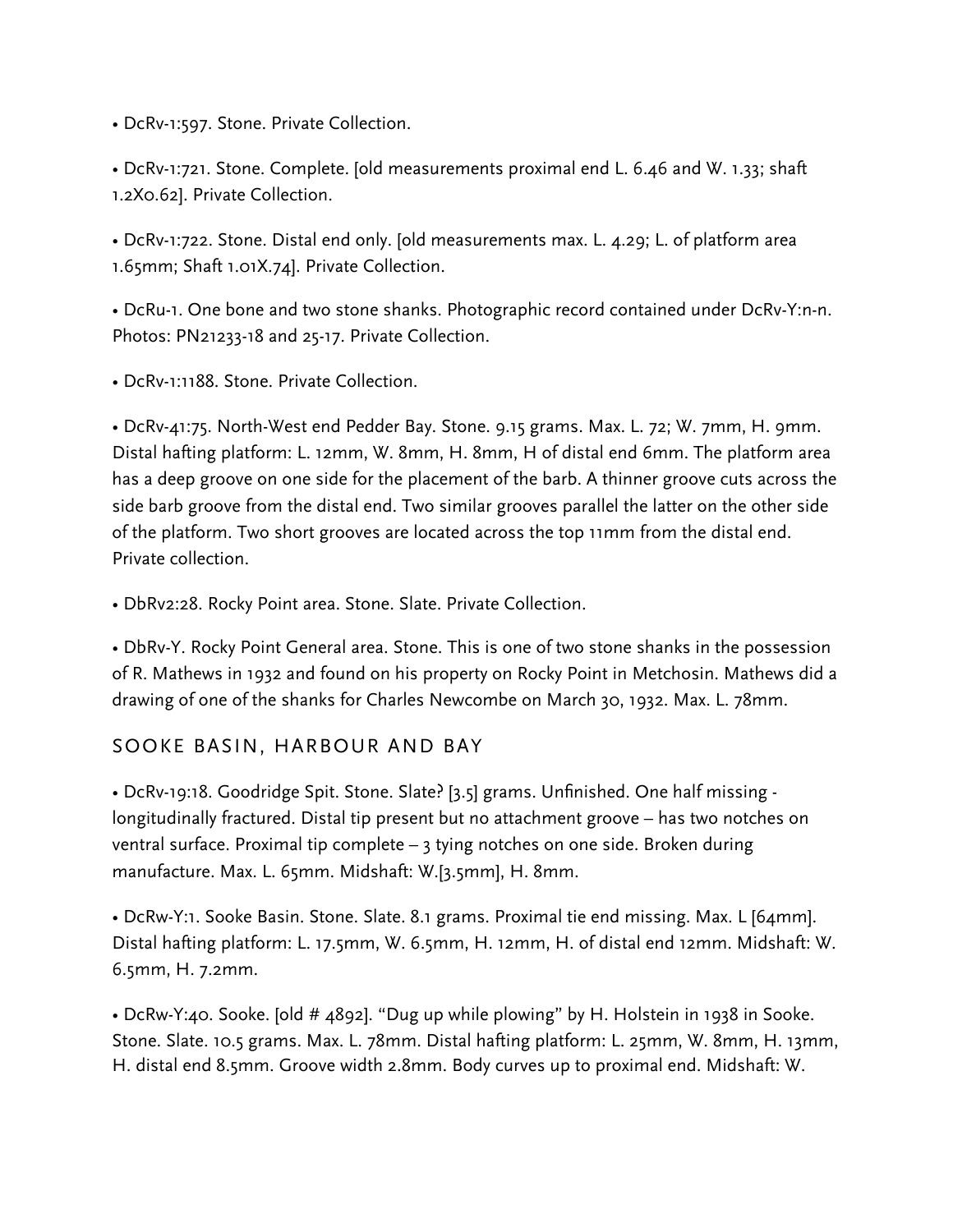7.2mm, H. 9.5mm. Proximal tie area has one nearly encircling groove and one small notch on dorsal surface extending to 5mm. No groove on dorsal surface.

• DcRw-2:18. Whiffin Spit. Antler. 8.5 grams. Unfinished. Broken distal and proximal tips. Max. L [84mm]. Distal hafting platform, L. [20mm], W. 7.8mm, H. 10mm. Downward curve of body. Midshaft: W. 11mm, H. 14mm.

• DcRw-2:22. Whiffin Spit. Stone. Slate. 15.9 grams. Max. L. 81mm. Distal hafting platform: L. 23mm, W. 8.3mm, H. 17.5mm, H. of distal end 16mm. Groove width 2.2mm. Proximal tie area is inset 2.2mm from dorsal surface with two grooves around bottom.

• DcRw-3:6. West side of Sooke Harbour. Private collection.

• DcRw-13:16. Sooke River Mouth. Shell. Purple hinge scallop. This shell specimen has a barb attachment groove on a platform similar to stone examples but has two notches at the proximal end. Photograph record: PN21299. Private Collection.

• DcRw-14:71. Sooke Bay. Bone. Private collection.

• DcRw-14:225. Sooke Bay. Bone. Distal half only. [old measurements given as maximums "[28]x12x7"]. Private collection.

• DcRw-14:239. Sooke Bay. Bone. Proximal end only. [old measurements given as maximums "28x5x5"]. Private collection.



Figure 6. Fish Hook Shanks mostly from the Sooke and Witty's Lagoon area. Top to bottom: DcRv19:13; DcRv2:67; DcRv2:55; DR-Y:224; DcRw- Y:40; DcRw-Y:1; DcRw2:18; DcRw2:22.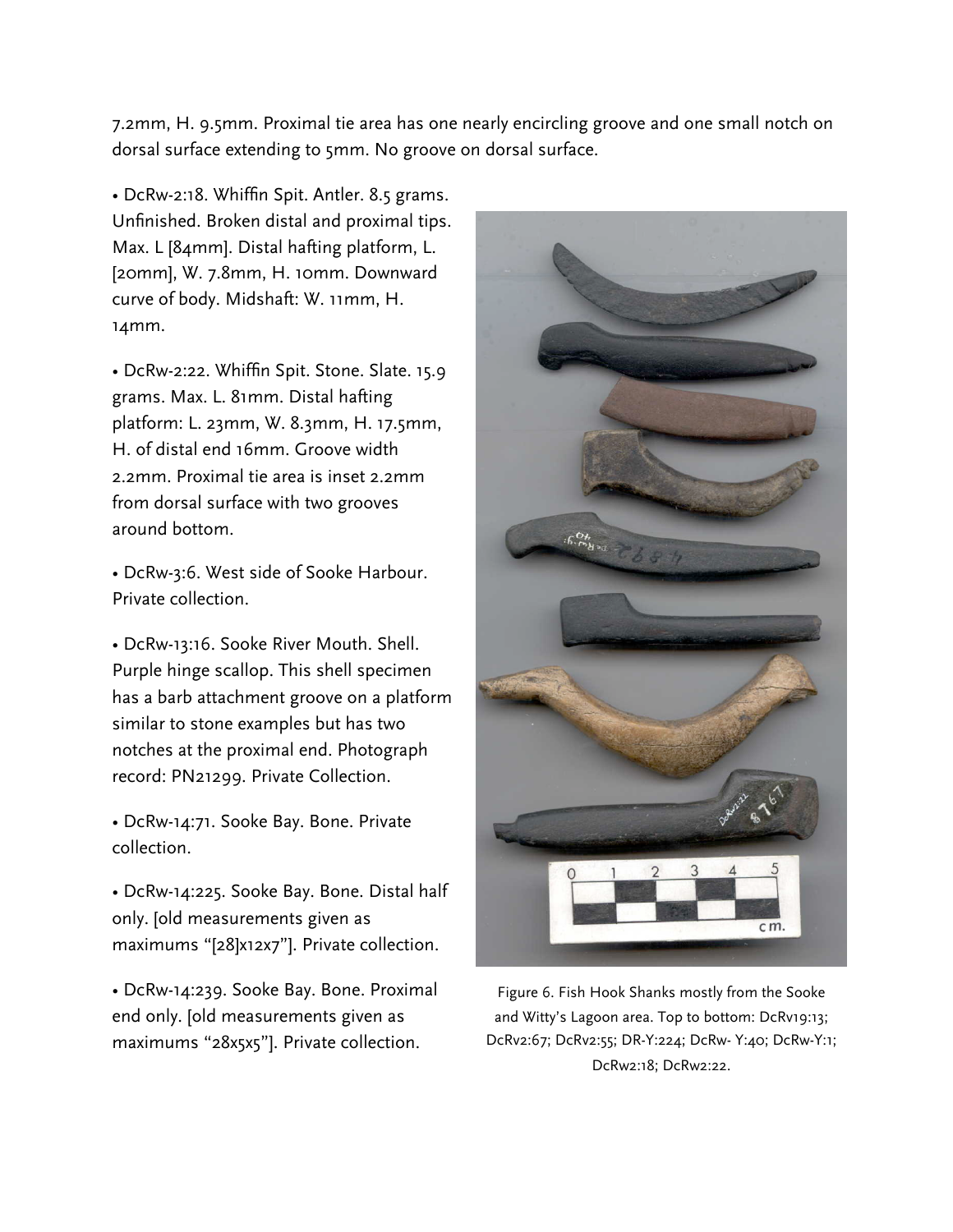#### WITTY'S LAGOON SPIT

• DcRv-2:67. Stone. Slate. 8.61 grams. Max. L. 69mm. Distal hafting platform Max. L. 12mm, W. 7.4mm, H. 11.2mm. H. distal end 10mm. Groove width 3mm. Midshaft: W. 7mm, H. 11mm. Proximal tie area, two notches on dorsal surface extending to 8mm.

• DcRv-2:55. Stone. Red Shale or fine sandstone. Distal end missing. [9.2] grams. Max. L [53mm]. Proximal tie end has two grooves encircling sides and ventral surface to distance of 9mm. Cut groove on dorsal surface 10mm long.

## ESQUIMALT LAGOON AND HARBOUR

• DcRu-2:407. Esquimalt Lagoon. Bone. [5.1 grams]. Distal platform area missing. Max. L. [88mm]. Midshaft: W. 8mm, H. 6mm. Proximal end has no tie grooves. Possibly broken during manufacture. Dated: after 1000 years.

• DcRu-2:441. Esquimalt Lagoon. Bone. [1.58 grams]. Fragment of proximal end. Max. L. [42mm], W. [7mm], H. [6mm]. Three notched tie grooves encircle sides and base of end. Grooves extend 15mm from end. Dated: after 1000 years.



Figure 7. Fish hook shanks from Esquimalt Harbour area and Cadboro Bay. Top to Bottom: DcRu-12:2914; DcRu-12:40; DcRu-12:3559; DcRu-78:22; DcRu-2:407; DcRu-2:441; DcRt-9:412; DcRt-15:907; DcRt-15:514.

• DcRu-760:88. Pilgrim Cove. Esquimalt Harbour. Stone. Red shale. 22.2 grams. Max. L. 85mm. Distal hafting platform. L.12.5mm, W. 12mm, H. 12.8mm. Length of platform groove 12.5mm, tie groove area. L. 11.2mm. Proximal end tie groove area 11mm. Midshaft H. 13.4, W. 13.6mm. From Layer c of excavation trench.

• DcRu-12:2914. Maple Bank. Songhees Reserve. Antler. 4.9 grams. Small distal knob missing from base of hafting platform. Max. L. 90mm. Hafting platform: L. 11mm, W. 8mm, H.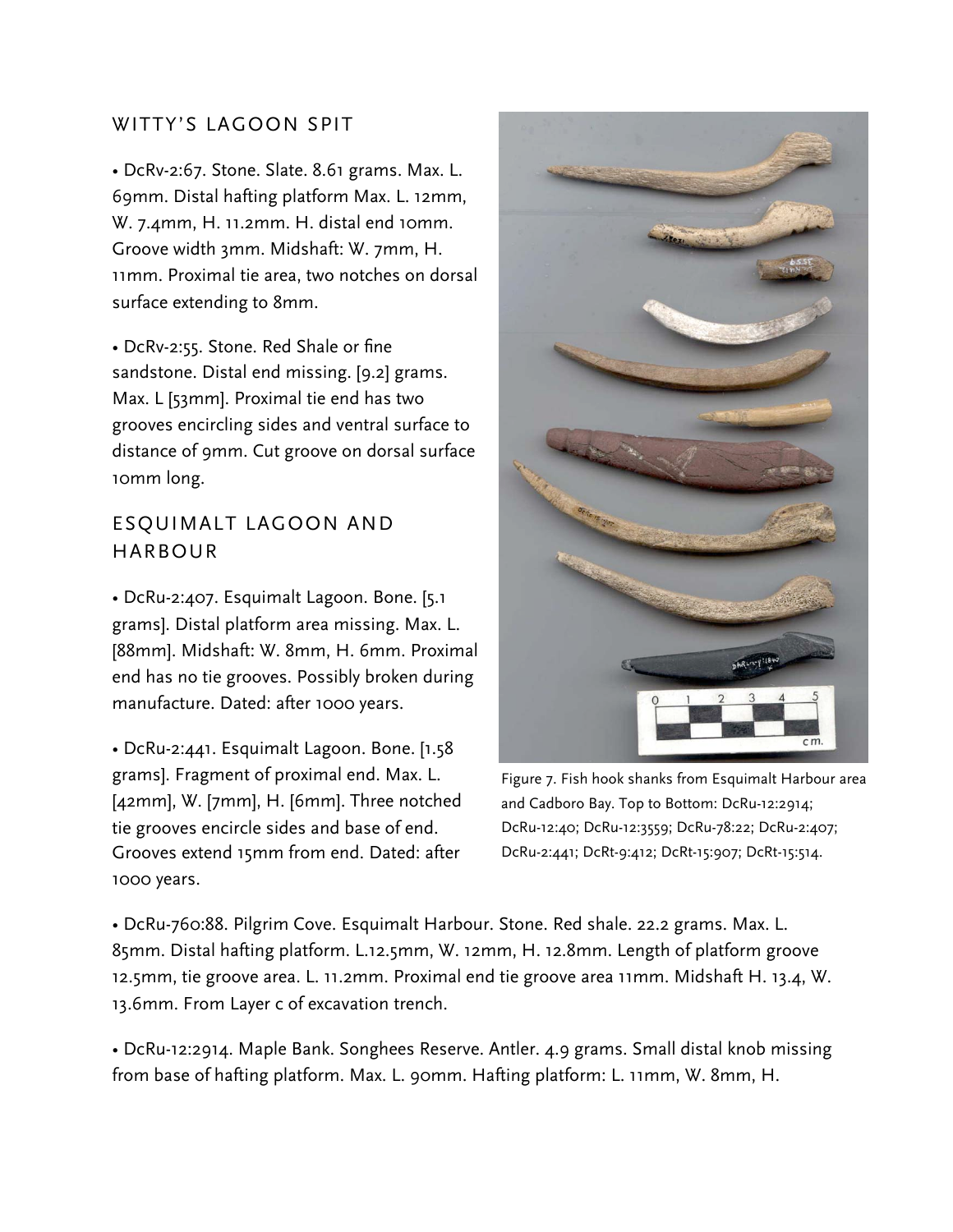[11mm]. Proximal tie area has four small notches on ventral surface with traces of grooves extending up one side. Extending 11mm from end. Dated after 1500 years.

• DcRu-12:40. Antler. [3.6 ] grams. Missing proximal end. Max. L. [59mm]. Distal hafting platform: L. 19mm, W. 7.1mm, H. 13mm. There are four cut grooves on the dorsal surface of the barb platform. Groove W. 4.2mm. Midshaft: W. 7mm, H, 7.5mm. Dated: after 1500 years.

• DcRu-12:3559. Antler. [1.1] grams. Only distal platform present. Barb platform L. 9.5mm, W. 8mm, H. 7.5mm. Groove W. 4.5mm. Dated after 1500 years.

• DcRu-78: 22. Fort Rodd Hill. Shell. Purple Hinge Scallop. 3.4 grams. Max. L. 60mm. Flat body suggests that the barb was tied along the side of the distal end rather than in a grooved platform. Midshaft W. 4.5mm, H. 6.5mm. Proximal tie area has one notch encircling the end at 6.5mm distance form tip.



Figure 8. DcRu-760:88. Pilgrim Cove. Esquimalt Harbour. Top: Dorsal surface. Bottom: side view.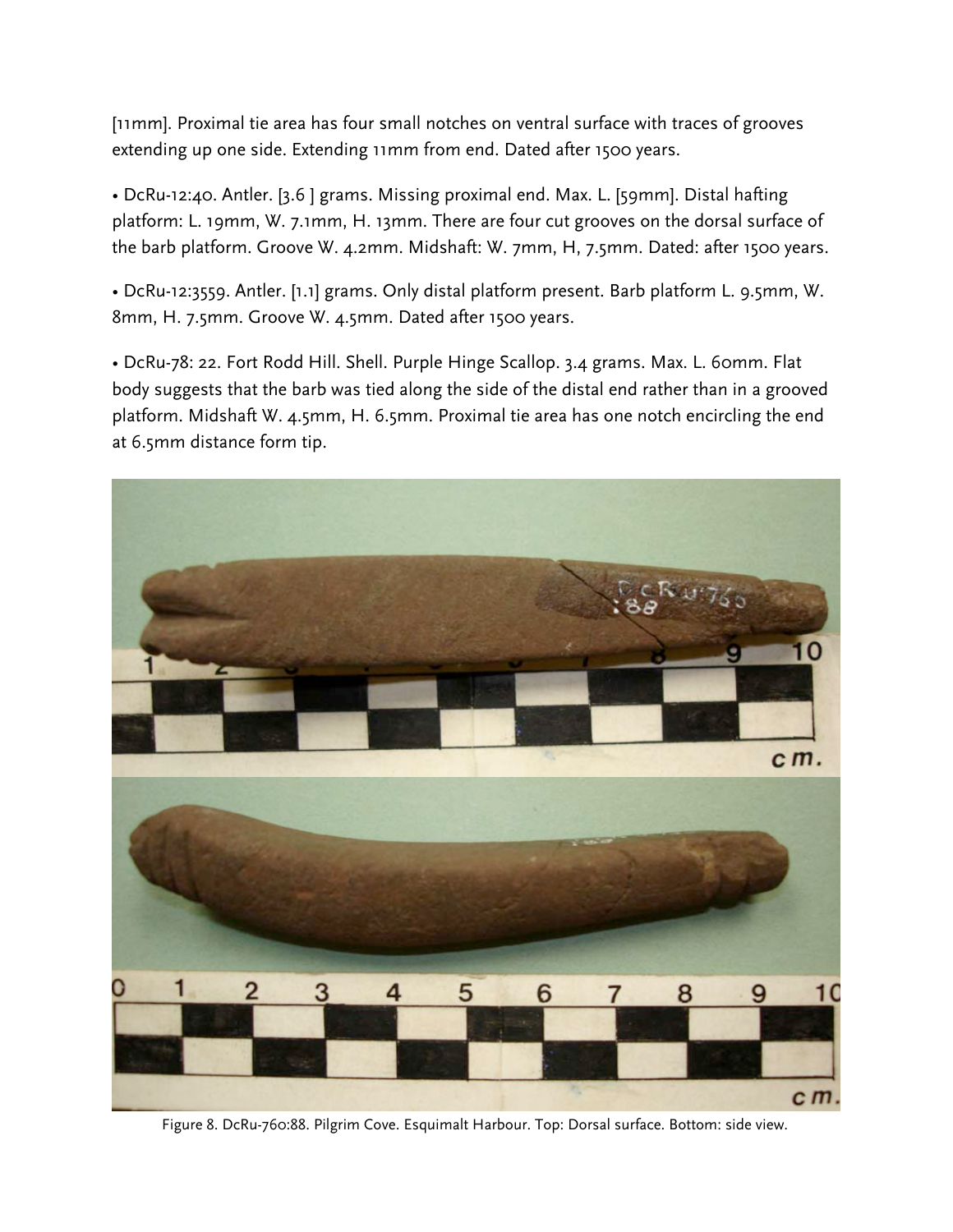## CADBORO BAY

• DcRt-9:412. Stone. Red shale. 22.5 grams. Max. L. 92mm. Proximal hafting platform: L. 18.5mm, W. 11mm, H. 16mm. End of platform height 5mm. Groove width 2.1mm. Midshaft: W. 10.5, H. 14.5mm. Proximal end tie area has two encircling grooves extending to 13.5mm from the end. After 1800 years.

• DcRt-15: 907. Antler. 6.6 grams. Max. L. 102mm. Distal hafting platform: L. 21mm, 9.2mm, H. 13mm. Groove width 5mm. Midshaft W. 7mm, H. 6mm. Proximal end tie area has many short incised notches extending 15mm from the end. Age: After 1800 years old.

• DcRt-15: 514. Antler. 5.4 grams. Max. L. 90mm. Distal hafting platform. L. 16mm, W. 9mm, H. 12mm. End of platform height 9mm. Ventral groove width 5mm and depth 4mm. Cut groove on side and base of platform forming 2mm lip. Midshaft W. 6mm, H. 7mm. Proximal end tie area has many short incised notches extending 13mm from the end. Age: After 1900 years old.

## UPPER VICTORIA HARBOUR

• DcRu-116:57. Bone. Weight: 1.93 grams. Complete. Max. L. 60mm. Mid shaft W. 3.5mm; H. 5.3mm. No true platform. Groove across side of upward curving shaft. 2mm Groove, 3mm from end. Distal end has three different sized grooves extending from one side onto the top to a distance of 8mm from the end. Date: after 1600 B.P.



Figure 9. DcRu-116:57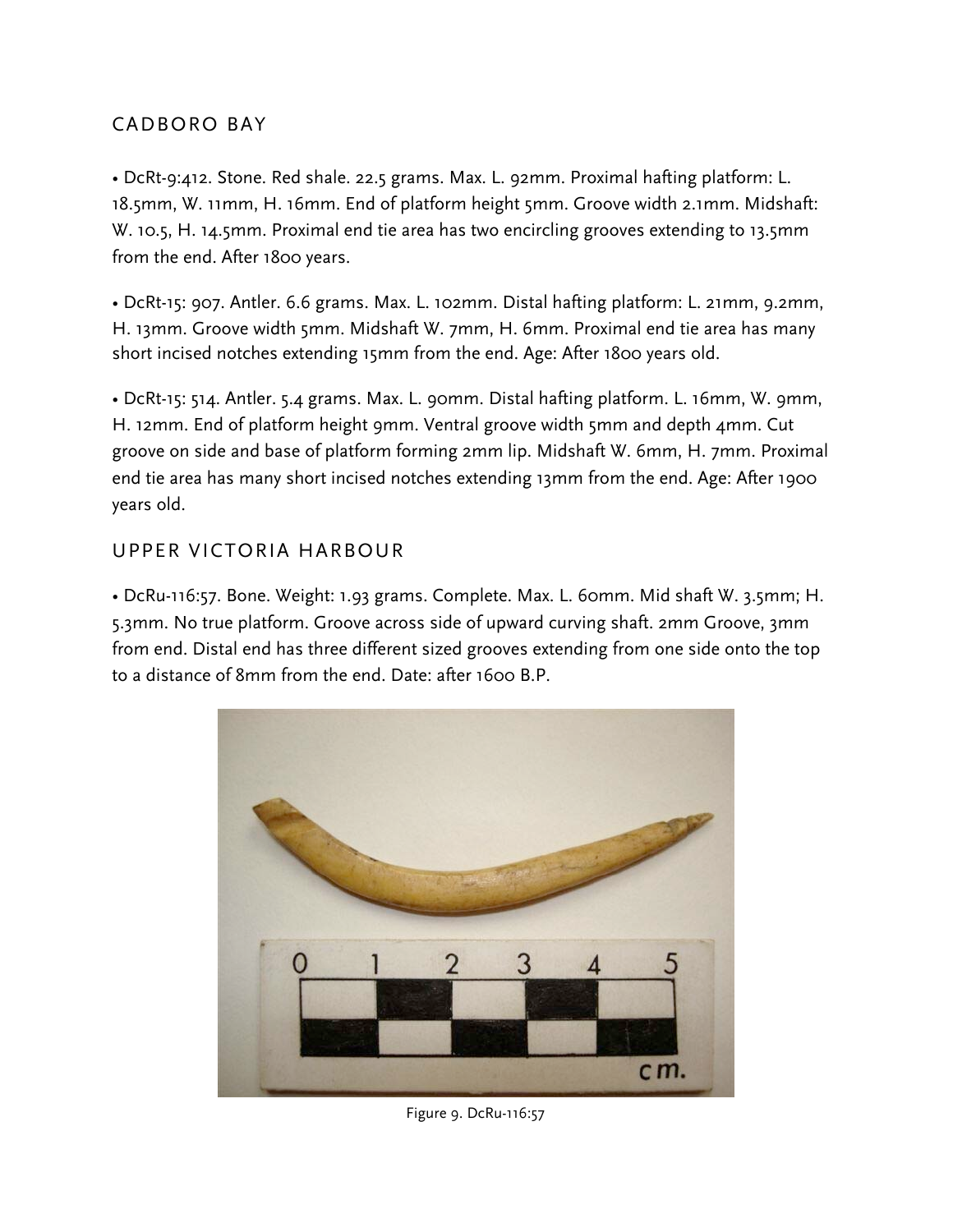### SAANICH PENINSULA

• DR-Y:224. [old # 9666]. Notes of Charles Newcombe (1933) state: "Found either on Saanich Peninsula or Salt Spring Island. Data lost". Stone. 9.1 grams. Max. L. 59mm. Distal hafting platform: L. 15mm, W. 7mm, H. 16.5mm, H. distal end 11mm. Groove W. 3mm. Midshaft: W. 7.5mm, H.9mm. Proximal tie area has two grooves around sides and dorsal surface extending to .6mm from end, and 7mm long dorsal groove (figure 4).

• DdRu-4:497 Bazan Bay. Stone. Complete. Max. L. 90mm; W. 12mm. (Artifact reburied at site – not in RBCM collection). Illustrated in Plate 4, page 19, in: The North Saanich Sewer Project: Archaeological Monitoring at DdRu4-004. Millennia Research Ltd, 2002. Permit 2001-264. Similar to DcRt9:412 with grooves on the side of the distal platform.

• DdRu-4:498. Bazan Bay. Stone. Distal portion only. Max. L. [47mm]; Max. W. 12mm. (Artifact reburied at site – not in RBCM collection). Illustrated in Plate 4, page 19, in: The North Saanich Sewer Project: Archaeological Monitoring at DdRu4-004. Millennia Research Ltd, 2002. Permit 2001-264. Similar to DcRt9:412 with grooves on the side of the distal platform.

• DeRu-1:3088. Bone. [2] grams. Distal end fragment only. Max. L. [40mm]; Max. W. 10mm; max. thickness 10mm. Private Collection.

#### NANAIMO AREA

• DgRw-4:2774. Bone. (0.64) grams. Proximal end and part of shaft only. Max. L. (25mm); Height of platform 8mm; W. 4mm; L. 11mm. Platform groove width 2mm.



Figure 10. Fish hook shanks from the Nanaimo area. Top to bottom: DgRw- 4:2774; DgRw-4:287; DgRw-4:1199; DhRx-6:522.